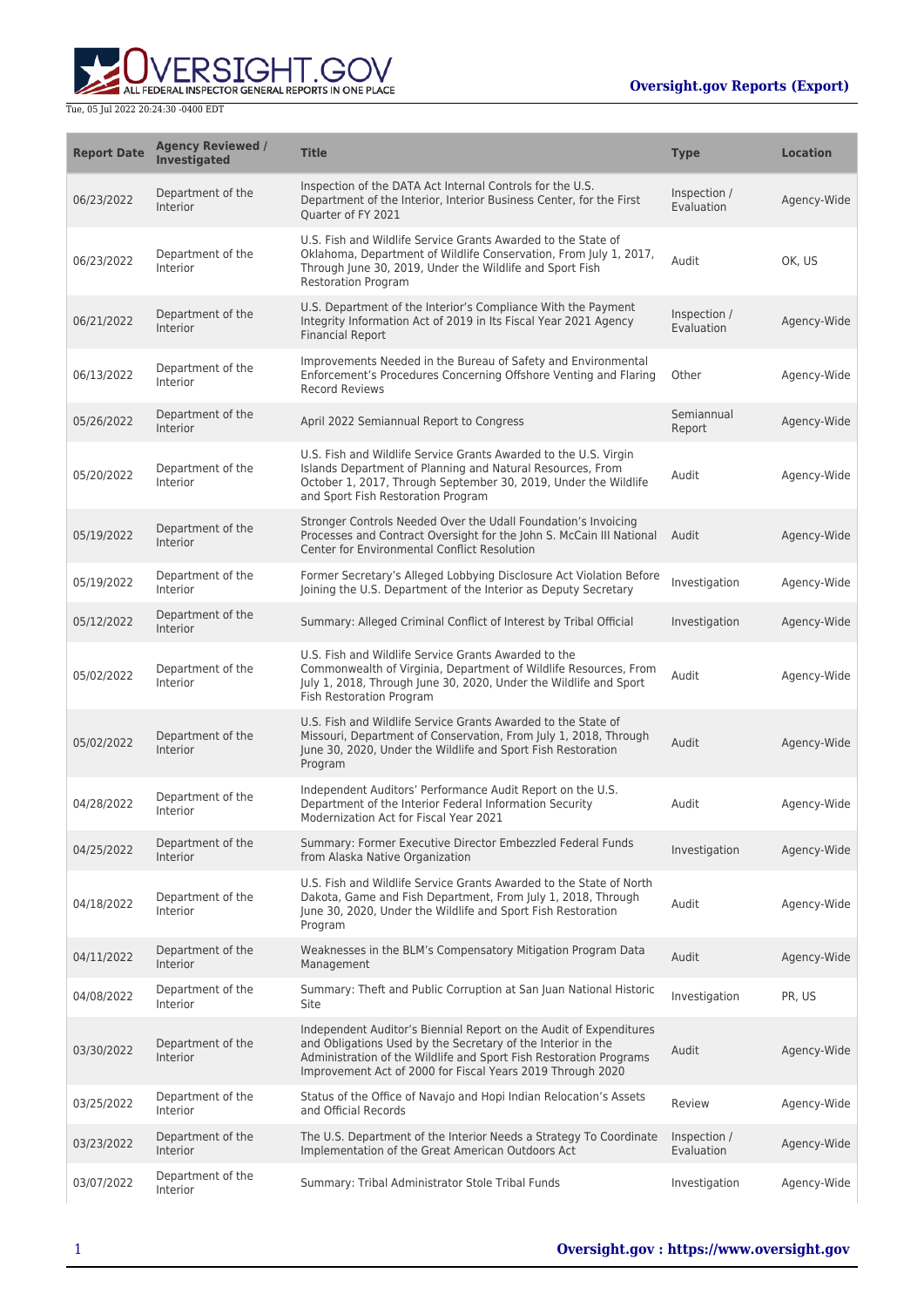

| <b>Report Date</b> | <b>Agency Reviewed /</b><br>Investigated | <b>Title</b>                                                                                                                                                                                                                               | <b>Type</b>                | <b>Location</b> |
|--------------------|------------------------------------------|--------------------------------------------------------------------------------------------------------------------------------------------------------------------------------------------------------------------------------------------|----------------------------|-----------------|
| 03/07/2022         | Department of the<br>Interior            | Department of the Interior Office of Inspector General's 2022-2023<br>Audits, Inspections, and Evaluations Oversight Plan                                                                                                                  | Other                      | Agency-Wide     |
| 02/25/2022         | Department of the<br>Interior            | Lack of Tracking and Unclear Guidance Identified in the U.S.<br>Department of the Interior's Awareness Review Process for<br>Freedom of Information Act Requests                                                                           | Inspection /<br>Evaluation | Agency-Wide     |
| 02/25/2022         | Department of the<br>Interior            | Safety Concerns and Other Deficiencies at the U.S. Park Police's<br>Dispatch Operations Center in the Washington, DC Metropolitan<br>Area                                                                                                  | Other                      | Agency-Wide     |
| 02/18/2022         | Department of the<br>Interior            | Summary: Unsubstantiated Allegations That Offshore Company<br>Falsified Incident-Related Repair Documents to BSEE                                                                                                                          | Investigation              | Agency-Wide     |
| 02/16/2022         | Department of the<br>Interior            | Former Secretary Did Not Comply With Ethical Obligations and Duty<br>of Candor                                                                                                                                                             | Investigation              | Agency-Wide     |
| 02/14/2022         | Department of the<br>Interior            | Summary: BOR Employee Misused Government Credit<br>Card-Committed Time and Attendance Fraud                                                                                                                                                | Investigation              | Agency-Wide     |
| 02/14/2022         | Department of the<br>Interior            | Summary: Former OHA Administrative Judge Violated Ethics<br>Recusal and Prohibited Holdings Waiver                                                                                                                                         | Investigation              | Agency-Wide     |
| 02/14/2022         | Department of the<br>Interior            | Review of U.S. Geological Survey Study of SARS-CoV-2 in Bats                                                                                                                                                                               | Review                     | Agency-Wide     |
| 02/09/2022         | Department of the<br>Interior            | Status of Identified Environmental Concerns Related to the Office of<br>Navajo and Hopi Indian Relocation's Administration of Land                                                                                                         | Review                     | Agency-Wide     |
| 02/07/2022         | Department of the<br>Interior            | Office of Inspector General's 2021 Organizational Assessment                                                                                                                                                                               | Other                      | Agency-Wide     |
| 02/02/2022         | Department of the<br>Interior            | Summary: Unsubstantiated Allegations of Violations of Safety<br>Regulations                                                                                                                                                                | Investigation              | Agency-Wide     |
| 02/02/2022         | Department of the<br>Interior            | The National Park Service and the U.S. Geological Survey Did Not<br>Consistently Obtain or Maintain Evidence of Management Review<br>and Approval of Modifications Made to Construction Contracts                                          | Audit                      | Agency-Wide     |
| 01/31/2022         | Department of the<br>Interior            | Progress Made by the U.S. Department of the Interior in<br>Implementing Government Charge Card Recommendations, Fiscal<br><b>Year 2021</b>                                                                                                 | Other                      | Agency-Wide     |
| 01/28/2022         | Department of the<br>Interior            | U.S. Fish and Wildlife Service Grants Awarded to the State of<br>Georgia, Department of Natural Resources, From July 1, 2018,<br>Through June 30, 2020, Under the Wildlife and Sport Fish<br><b>Restoration Program</b>                    | Audit                      | GA, US          |
| 01/28/2022         | Department of the<br>Interior            | U.S. Fish and Wildlife Service Grants Awarded to the State of<br>Delaware, Department of Natural Resources and Environmental<br>Control From July 1, 2018, Through June 30, 2020, Under the<br>Wildlife and Sport Fish Restoration Program | Audit                      | DE, US          |
| 01/21/2022         | Department of the<br>Interior            | Summary: Leaseholder Penalized for Failing To Make Timely Royalty<br>Payments                                                                                                                                                              | Investigation              | Agency-Wide     |
| 01/21/2022         | Department of the<br>Interior            | Summary: Former Tribal Official Convicted of Bank Fraud                                                                                                                                                                                    | Investigation              | Agency-Wide     |
| 01/21/2022         | Department of the<br>Interior            | The Bureau of Safety and Environmental Enforcement Should<br>Implement Policies and Procedures For Any Future Special Case<br><b>Royalty Relief Programs</b>                                                                               | Inspection /<br>Evaluation | Agency-Wide     |
| 01/20/2022         | Department of the<br>Interior            | Summary: Unknown Individual Misdirected DOI Official's Pay                                                                                                                                                                                 | Investigation              | Agency-Wide     |
| 01/20/2022         | Department of the<br>Interior            | Better Internal Controls Could Ensure Accuracy of the Office of<br>Natural Resources Revenue's Royalty Reporting and Adjustments                                                                                                           | Audit                      | Agency-Wide     |
| 01/20/2022         | Department of the<br>Interior            | The Bureau of Land Management Did Not Review the Federal<br>Exclusions List Before Issuing Federal Mineral Leases                                                                                                                          | Inspection /<br>Evaluation | Agency-Wide     |
| 01/19/2022         | Department of the<br>Interior            | <b>Fulfillment of Purchase Card Orders</b>                                                                                                                                                                                                 | Inspection /<br>Evaluation | Agency-Wide     |
| 01/12/2022         | Department of the<br>Interior            | U.S. Geological Survey Employee Fraudulently Used the Voluntary<br>Leave Transfer Program                                                                                                                                                  | Investigation              | Agency-Wide     |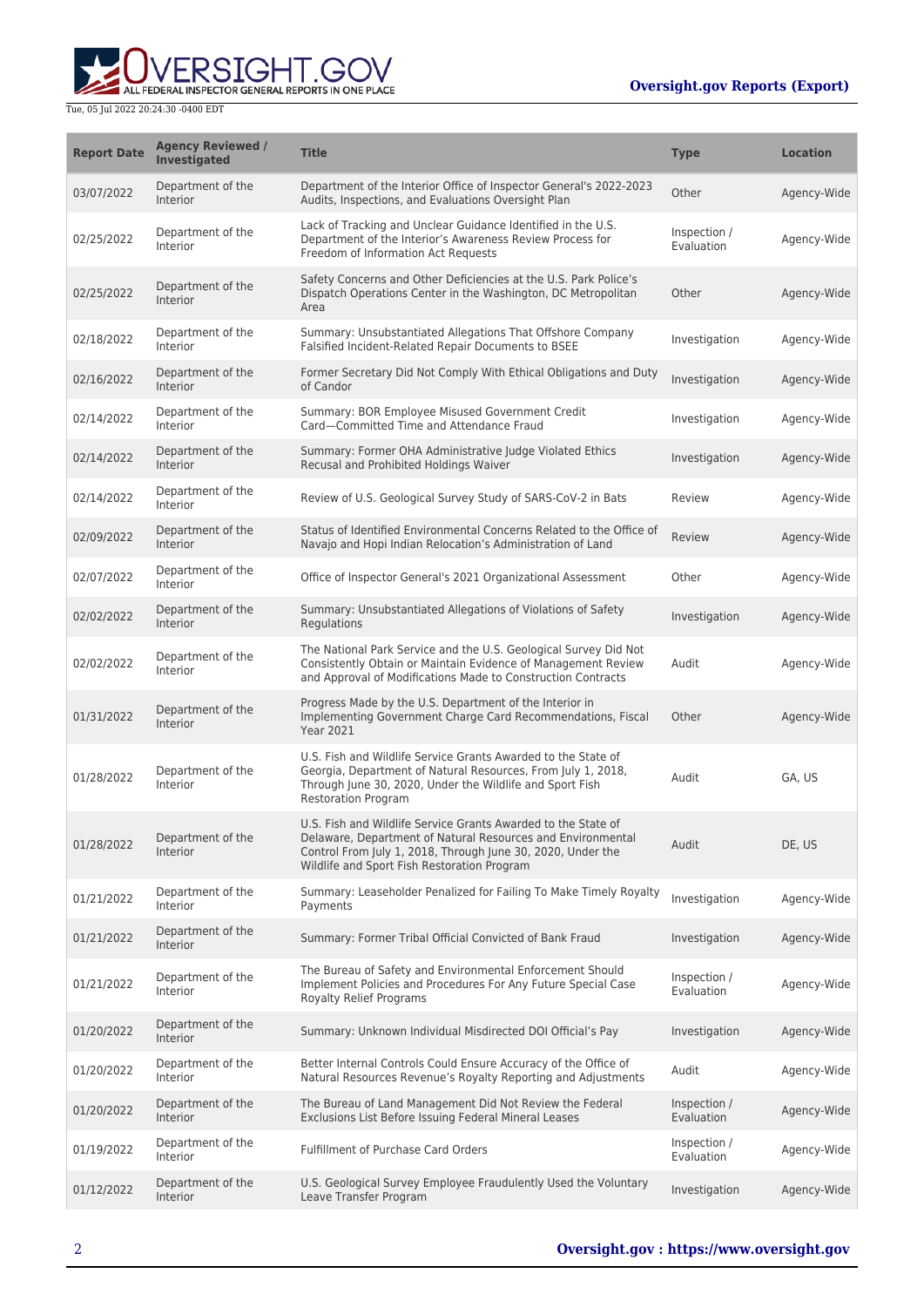

| <b>Report Date</b> | <b>Agency Reviewed /</b><br><b>Investigated</b> | <b>Title</b>                                                                                                                                                                                                                                  | <b>Type</b>                         | <b>Location</b> |
|--------------------|-------------------------------------------------|-----------------------------------------------------------------------------------------------------------------------------------------------------------------------------------------------------------------------------------------------|-------------------------------------|-----------------|
| 01/05/2022         | Department of the<br>Interior                   | Summary: Oil and Gas Company Pays \$1.9 Million to Resolve<br><b>Unpaid Royalties</b>                                                                                                                                                         | Investigation                       | Agency-Wide     |
| 12/20/2021         | Department of the<br>Interior                   | U.S. Fish and Wildlife Service Grants Awarded to the State of South<br>Carolina, Department of Natural Resources, From July 1, 2017,<br>Through June 30, 2019, Under the Wildlife and Sport Fish<br><b>Restoration Program</b>                | Audit                               | SC, US          |
| 12/17/2021         | Department of the<br>Interior                   | Non-Federal Employee's Allegations of Whistleblower Retaliation<br>Against the National Park Service Are Not Substantiated                                                                                                                    | Investigation                       | Agency-Wide     |
| 12/07/2021         | Department of the<br>Interior                   | Oil and Gas Company Settles Federal Mineral Trespass for \$462,000                                                                                                                                                                            | Investigation                       | Agency-Wide     |
| 12/07/2021         | Department of the<br>Interior                   | Oil and Gas Company Settles False Claims Act Case for \$6.15<br>Million                                                                                                                                                                       | Investigation                       | Agency-Wide     |
| 11/24/2021         | Department of the<br>Interior                   | October 2021 Semiannual Report to Congress                                                                                                                                                                                                    | Semiannual<br>Report                | Agency-Wide     |
| 11/18/2021         | Department of the<br>Interior                   | Summary: Oil and Gas Company Agreed to Administrative<br>Settlement of Unpaid Federal Royalties                                                                                                                                               | Investigation                       | Agency-Wide     |
| 11/18/2021         | Department of the<br>Interior                   | Office of the Secretary Employee Did Not Comply With Federal<br><b>Ethics Pledge</b>                                                                                                                                                          | Investigation                       | <b>US</b>       |
| 11/15/2021         | Department of the<br>Interior                   | Independent Auditors' Report on the U.S. Department of the<br>Interior's Financial Statements for Fiscal Years 2021 and 2020                                                                                                                  | Audit                               | Agency-Wide     |
| 11/10/2021         | Department of the<br>Interior                   | Independent Auditors' Reports on the Tribal and Other Trust Funds<br>and Individual Indian Monies Trust Funds Financial Statements for<br>Fiscal Years 2021 and 2020                                                                          | Audit                               | Agency-Wide     |
| 11/08/2021         | Department of the<br>Interior                   | The U.S. Department of the Interior's DATA Act Submission for the<br>First Quarter of Fiscal Year 2021                                                                                                                                        | Audit                               | Agency-Wide     |
| 11/05/2021         | Department of the<br>Interior                   | Inspector General's Statement Summarizing the Major Management<br>and Performance Challenges Facing the U.S. Department of the<br>Interior                                                                                                    | <b>Top Management</b><br>Challenges | Agency-Wide     |
| 10/29/2021         | Department of the<br>Interior                   | Summary: Unsubstantiated Allegations of False Reporting by an<br>Offshore Oil and Gas Production Company                                                                                                                                      | Investigation                       | Agency-Wide     |
| 10/29/2021         | Department of the<br>Interior                   | Management Advisory: Allegations of Safety and Employee Health<br>Hazards and Excessive Flaring at the Cliffside Helium Enrichment<br>Unit                                                                                                    | Investigation                       | TX, US          |
| 10/27/2021         | Department of the<br>Interior                   | Summary: Unfounded Allegations of Embezzlement by Alaska<br>Native-Owned Company                                                                                                                                                              | Investigation                       | AK, US          |
| 10/22/2021         | Department of the<br>Interior                   | Pandemic Purchase Card Use                                                                                                                                                                                                                    | Inspection /<br>Evaluation          | Agency-Wide     |
| 10/20/2021         | Department of the<br>Interior                   | Recommendations From the Report Titled Bureau of Land<br>Management's Minerals Materials Program (C-IN-BLM-0002-2012)                                                                                                                         | Review                              | Agency-Wide     |
| 10/18/2021         | Department of the<br>Interior                   | Summary: A BOR Official Waived Fees for Use of a DOI Location                                                                                                                                                                                 | Investigation                       | Agency-Wide     |
| 10/13/2021         | Department of the<br>Interior                   | Pandemic-Related Contract Actions                                                                                                                                                                                                             | Inspection /<br>Evaluation          | US              |
| 09/30/2021         | Department of the<br>Interior                   | The U.S. Department of the Interior Needs To Improve Support for<br>Price Reasonableness Determinations and Justifications for Sole-<br>Source Awards                                                                                         | Audit                               | <b>US</b>       |
| 09/30/2021         | Department of the<br>Interior                   | U.S. Fish and Wildlife Service Grants Awarded to the<br>Commonwealth of Puerto Rico, Department of Natural and<br>Environmental Resources, From July 1, 2017, Through June 30,<br>2019, Under the Wildlife and Sport Fish Restoration Program | Audit                               | US              |
| 09/23/2021         | Department of the<br>Interior                   | Summary: Former Interior Senior Official Did Not Violate the<br>Financial Conflict of Interest or Ethics Laws                                                                                                                                 | Investigation                       | US.             |
| 09/22/2021         | Department of the<br>Interior                   | Unsubstantiated Allegations of Misuse of Tribal Funds in Native<br>Alaskan Village                                                                                                                                                            | Investigation                       | AK, US          |
| 09/21/2021         | Department of the<br>Interior                   | Summary: Unfounded Allegations of False Production Reporting by<br>Onshore Oil and Gas Production Company                                                                                                                                     | Investigation                       | <b>US</b>       |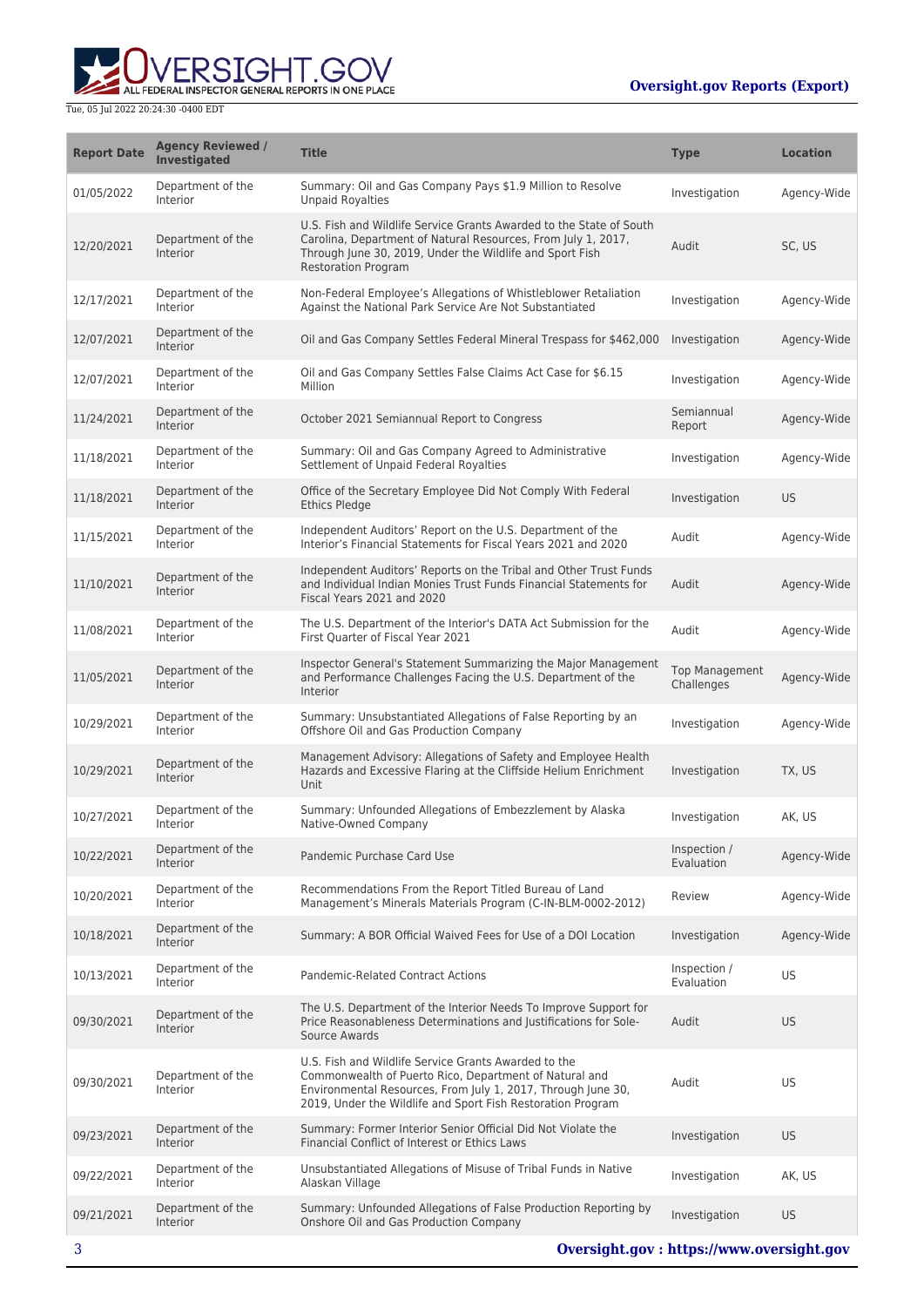

| <b>Report Date</b> | <b>Agency Reviewed /</b><br><b>Investigated</b> | <b>Title</b>                                                                                                                                                                                                                                                  | <b>Type</b>                | <b>Location</b> |
|--------------------|-------------------------------------------------|---------------------------------------------------------------------------------------------------------------------------------------------------------------------------------------------------------------------------------------------------------------|----------------------------|-----------------|
| 09/21/2021         | Department of the<br>Interior                   | Summary: Suspected False Mineral Reports Submitted to the Office<br>of Natural Resources Revenue                                                                                                                                                              | Investigation              | US              |
| 09/21/2021         | Department of the<br>Interior                   | Summary: Unsubstantiated Allegations of Embezzlement by Tribal<br>Program Director                                                                                                                                                                            | Investigation              | <b>US</b>       |
| 09/21/2021         | Department of the<br>Interior                   | Status of the Office of Navajo and Hopi Indian Relocation's Range<br>Maintenance Responsibilities and Activities on the New Lands                                                                                                                             | Review                     | US              |
| 09/21/2021         | Department of the<br>Interior                   | Status of the Office of Navajo and Hopi Indian Relocation's Padres<br><b>Mesa Demonstration Ranch</b>                                                                                                                                                         | Review                     | <b>US</b>       |
| 09/21/2021         | Department of the<br>Interior                   | Status of the Office of Navajo and Hopi Indian Relocation's Grazing<br>Responsibilities and Activities on the New Lands                                                                                                                                       | Review                     | US              |
| 09/21/2021         | Department of the<br>Interior                   | The U.S. Fish and Wildlife Service Needs To Improve Its Evaluation,<br>Documentation, and Award of Contracts Subject to Certified Cost or<br><b>Pricing Data Requirements</b>                                                                                 | Inspection /<br>Evaluation | <b>US</b>       |
| 09/20/2021         | Department of the<br>Interior                   | Summary: Unsubstantiated Allegation of Retaliation Against an<br>Indian Affairs Senior Official                                                                                                                                                               | Investigation              | US              |
| 09/08/2021         | Department of the<br>Interior                   | Unfounded Allegation of an Improper Contract Award by U.S. Fish &<br>Wildlife                                                                                                                                                                                 | Investigation              | <b>US</b>       |
| 09/07/2021         | Department of the<br>Interior                   | Verification Review - Recommendations From the Evaluation Report<br>Titled The Bureau of Safety and Environmental Enforcement's Flight<br>Services Contract (2018 EAU 034)                                                                                    | Review                     | US              |
| 08/26/2021         | Department of the<br><b>Interior</b>            | Alleged Preferential Treatment by an OSMRE State Grant Recipient                                                                                                                                                                                              | Investigation              | <b>US</b>       |
| 08/10/2021         | Department of the<br>Interior                   | Unfounded Allegations of Whistleblower Reprisal                                                                                                                                                                                                               | Investigation              | US              |
| 08/10/2021         | Department of the<br>Interior                   | Alleged Personal Use of Government Purchase Card by a Bureau of<br><b>Reclamation Employee</b>                                                                                                                                                                | Investigation              | Agency-Wide     |
| 08/10/2021         | Department of the<br>Interior                   | U.S. Fish and Wildlife Service Grants Awarded to the<br>Commonwealth of Massachusetts, Department of Fish and Game,<br>Division of Fisheries and Wildlife, From July 1, 2017, Through June<br>30, 2019, Under the Wildlife and Sport Fish Restoration Program | Audit                      | Agency-Wide     |
| 08/03/2021         | Department of the<br>Interior                   | National Park Service Employees Violated Federal and National Park<br>Service Regulations During Cleanup Efforts at Virgin Islands<br><b>National Park</b>                                                                                                    | Investigation              | VI              |
| 07/28/2021         | Department of the<br>Interior                   | <b>BIA Employee Violated Gift Rules</b>                                                                                                                                                                                                                       | Investigation              | US              |
| 07/20/2021         | Department of the<br>Interior                   | Senior Political DOI Employee did not Comply with the Federal<br>Ethics Pledge                                                                                                                                                                                | Investigation              | Agency-Wide     |
| 07/01/2021         | Department of the<br>Interior                   | Alleged Improper Hiring at the National Park Service                                                                                                                                                                                                          | Investigation              | US              |
| 06/22/2021         | Department of the<br>Interior                   | The U.S. Government Accountability Office's Referral of Bureau of<br>Land Management and National Park Service High Risk Disaster<br><b>Relief Purchases</b>                                                                                                  | Inspection /<br>Evaluation | Agency-Wide     |
| 06/15/2021         | Department of the<br>Interior                   | The Bureau of Land Management's COVID-19 Response at<br><b>Recreation Management Areas</b>                                                                                                                                                                    | Other                      | Agency-Wide     |
| 06/15/2021         | Department of the<br>Interior                   | U.S. Fish and Wildlife Service Grants Awarded to the State of Utah,<br>Department of Natural Resources, Division of Wildlife Resources<br>From July 1, 2017, Through June 30, 2019, Under the Wildlife and<br>Sport Fish Restoration Program                  | Audit                      | UT, US          |
| 06/08/2021         | Department of the<br>Interior                   | Review of U.S. Park Police Actions at Lafayette Park                                                                                                                                                                                                          | Review                     | DC, US          |
| 05/26/2021         | Department of the<br>Interior                   | April 2021 Semiannual Report to Congress                                                                                                                                                                                                                      | Semiannual<br>Report       | Agency-Wide     |
| 05/14/2021         | Department of the<br>Interior                   | Office of Inspector General's 2020 Organizational Assessment                                                                                                                                                                                                  | Other                      | Agency-Wide     |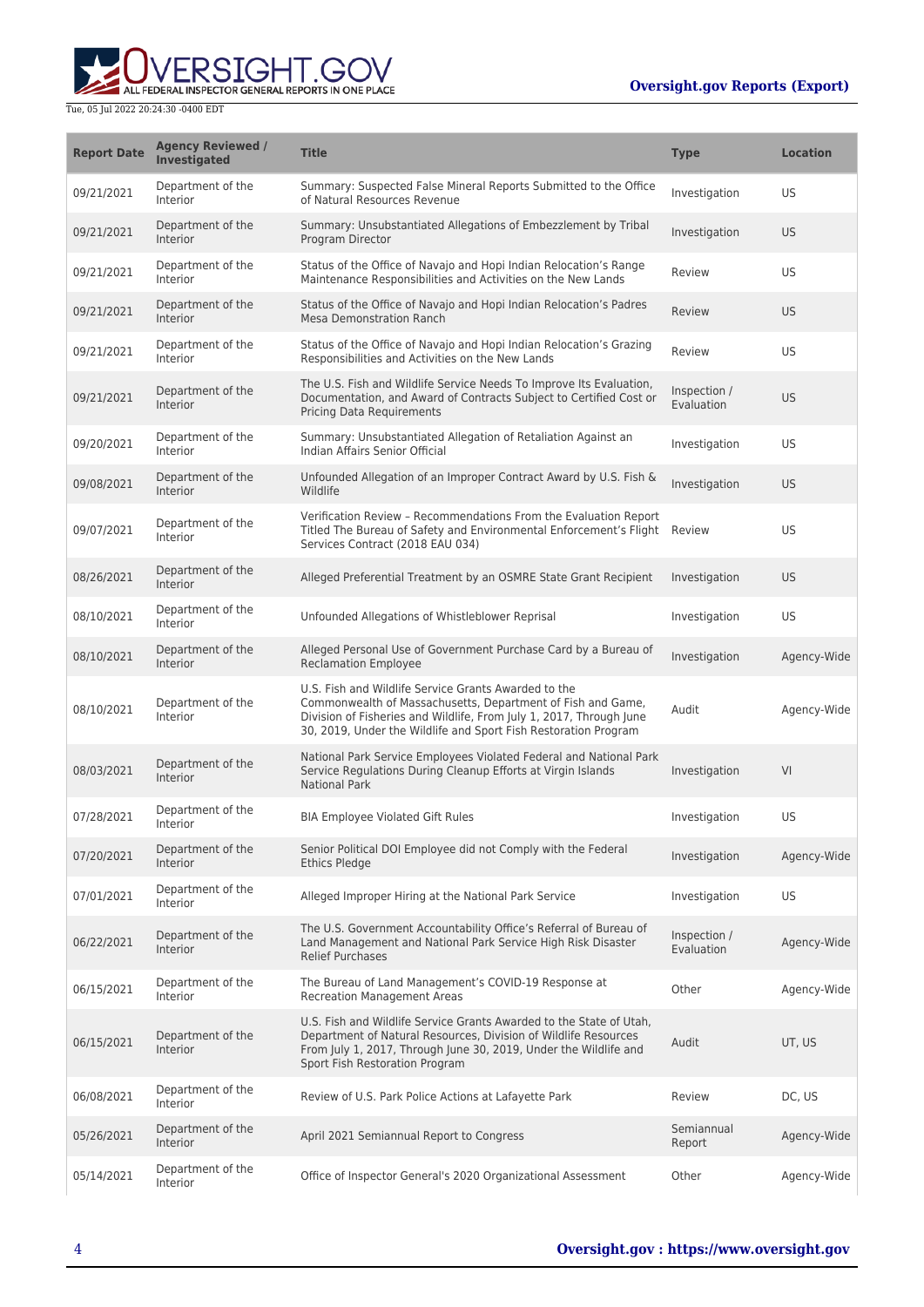

| <b>Report Date</b> | <b>Agency Reviewed /</b><br>Investigated | <b>Title</b>                                                                                                                                                    | <b>Type</b>                 | <b>Location</b> |
|--------------------|------------------------------------------|-----------------------------------------------------------------------------------------------------------------------------------------------------------------|-----------------------------|-----------------|
| 05/14/2021         | Department of the<br>Interior            | U.S. Department of the Interior's Compliance With the Payment<br>Integrity Information Act of 2019 in Its Fiscal Year 2020 Agency<br><b>Financial Report</b>    | Inspection /<br>Evaluation  | Agency-Wide     |
| 05/11/2021         | Department of the<br>Interior            | NPS Supervisor Stole Government Property and Misused Her<br>Position                                                                                            | Investigation               | Agency-Wide     |
| 05/11/2021         | Department of the<br>Interior            | The Puerto Rico State Historic Preservation Office Needs to Improve<br>Its Accounting System                                                                    | Audit                       | Agency-Wide     |
| 05/10/2021         | Department of the<br>Interior            | Alleged Fraudulent Refund Requests by Offshore Oil and Gas<br><b>Production Company</b>                                                                         | Investigation               | Agency-Wide     |
| 05/05/2021         | Department of the<br>Interior            | Unsubstantiated Allegations of Misuse of Position by a Bureau of<br>Indian Education Employee                                                                   | Investigation               | Agency-Wide     |
| 04/30/2021         | Department of the<br>Interior            | Facility Improvements Still Needed at Pine Hill School                                                                                                          | Inspection /<br>Evaluation  | Agency-Wide     |
| 04/22/2021         | Department of the<br>Interior            | Allegations of Conflicts of Interest at Bureau of Indian Education<br>School                                                                                    | Investigation               | Agency-Wide     |
| 04/21/2021         | Department of the<br>Interior            | A Service-Disabled Veteran-Owned Small Business Inappropriately<br><b>Received Contracts</b>                                                                    | Investigation               | Agency-Wide     |
| 04/21/2021         | Department of the<br>Interior            | Unsubstantiated Allegations of Fraud by a Tribal Transportation<br>Consortium                                                                                   | Investigation               | Agency-Wide     |
| 03/31/2021         | Department of the<br>Interior            | Alleged Misappropriation of Grant Funds by the West Virginia<br>Department of Environmental Protection                                                          | Investigation               | Agency-Wide     |
| 03/30/2021         | Department of the<br>Interior            | Contractor Employees Pleaded Guilty to Clean Water Act and Oil<br><b>Pollution Act Violations</b>                                                               | Investigation               | Agency-Wide     |
| 03/30/2021         | Department of the<br>Interior            | Apparent Misuse of and Lack of Internal Controls Over the<br>Government Purchase Card Program During the Coronavirus<br>Pandemic                                | Other                       | US              |
| 03/30/2021         | Department of the<br>Interior            | Independent Auditors' Performance Audit Report on the U.S.<br>Department of the Interior Federal Information Security<br>Modernization Act for Fiscal Year 2020 | Audit                       | Agency-Wide     |
| 03/30/2021         | Department of the<br>Interior            | The St. Stephens Indian School Educational Association, Inc., Needs<br>To Improve Financial Accountability for Federal Funds                                    | Audit                       | US              |
| 03/30/2021         | Department of the<br>Interior            | The U.S. Department of the Interior Needs to Strengthen Charge<br>Card Internal Controls When Using Disaster Relief Funds                                       | Audit                       | Agency-Wide     |
| 03/30/2021         | Department of the<br>Interior            | Weaknesses in a USGS System Leave Assets at Increased Risk of<br>Attack                                                                                         | Inspection /<br>Evaluation  | US              |
| 03/30/2021         | Department of the<br>Interior            | The Interior Business Center's Procurement Preaward Practices Did<br>Not Always Adhere to Federal Regulations or Internal Control<br>Standards                  | Audit                       | US              |
| 03/29/2021         | Department of the<br>Interior            | Land Transfers Approved Without Proper Authority                                                                                                                | Investigation               | Agency-Wide     |
| 03/29/2021         | Department of the<br>Interior            | Where's the Money? DOI Use of CARES Act Funds as of January 31,<br>2021                                                                                         | Other                       | <b>US</b>       |
| 03/29/2021         | Department of the<br>Interior            | Where's the Money? DOI Use of Disaster Relief Funds as of<br>September 30, 2020                                                                                 | Disaster Recovery<br>Report | Agency-Wide     |
| 03/17/2021         | Department of the<br>Interior            | Alleged Violation of the Procurement Integrity Act at the U.S.<br><b>Geological Survey</b>                                                                      | Investigation               | Agency-Wide     |
| 03/17/2021         | Department of the<br>Interior            | Unsubstantiated Allegations of Bid Rigging and Procurement<br>Integrity Act Violations                                                                          | Investigation               | Agency-Wide     |
| 03/16/2021         | Department of the<br>Interior            | Removal of Federal Minerals During School Construction Results in<br>Loss of Revenues                                                                           | Investigation               | Agency-Wide     |
| 03/16/2021         | Department of the<br>Interior            | Unsubstantiated Allegation of Reprisal by a Senior U.S. Geological<br>Survey Manager                                                                            | Investigation               | Agency-Wide     |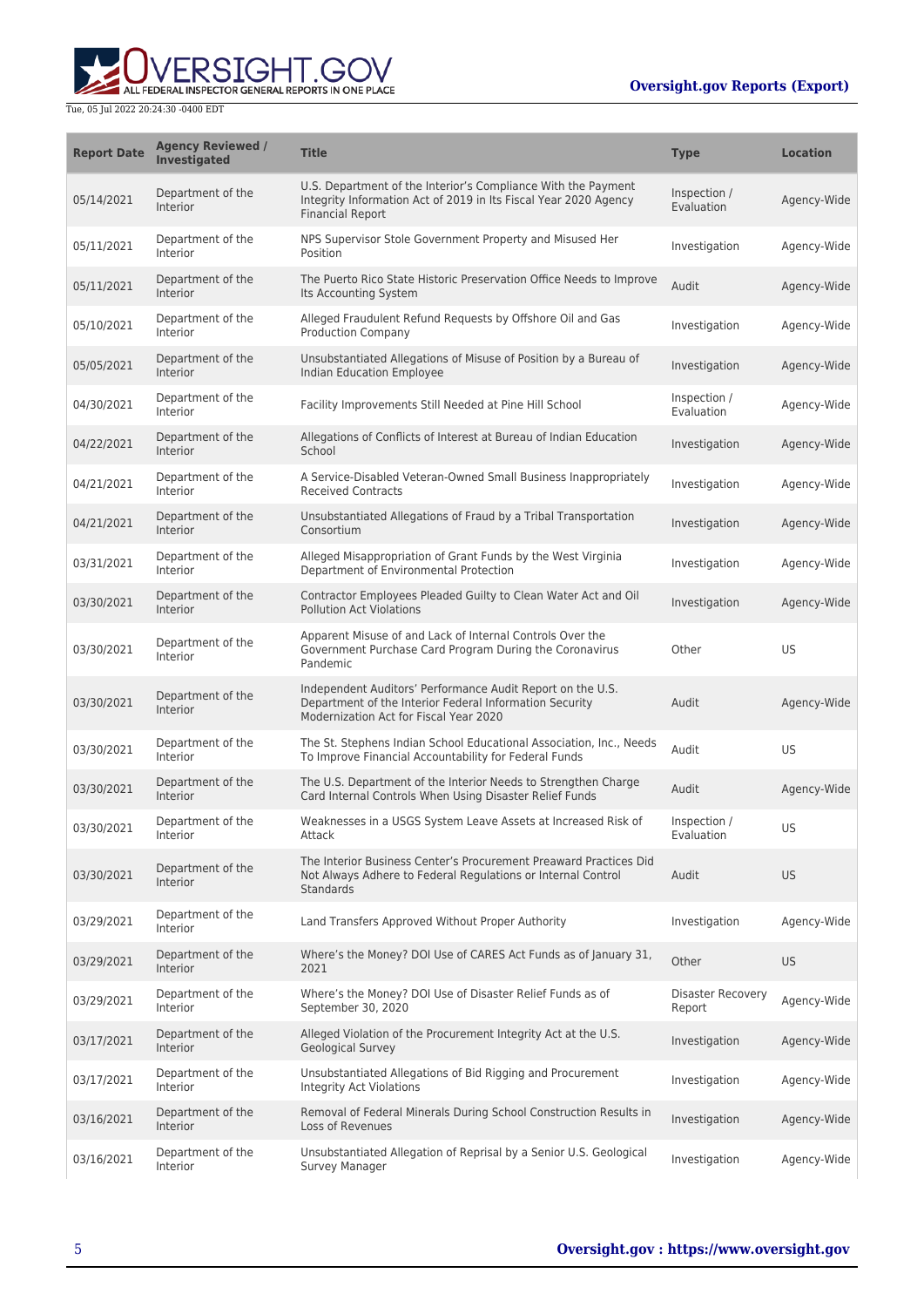

| <b>Report Date</b> | <b>Agency Reviewed /</b><br><b>Investigated</b> | <b>Title</b>                                                                                                                                                                                                                                                       | <b>Type</b>                        | <b>Location</b> |
|--------------------|-------------------------------------------------|--------------------------------------------------------------------------------------------------------------------------------------------------------------------------------------------------------------------------------------------------------------------|------------------------------------|-----------------|
| 03/15/2021         | Department of the<br>Interior                   | U.S. Fish and Wildlife Service Grants Awarded to the American<br>Samoa Department of Marine and Wildlife Resources, From October<br>1, 2016, Through September 30, 2018, Under the Wildlife and Sport<br>Fish Restoration Program                                  | Audit                              | Agency-Wide     |
| 02/26/2021         | Department of the<br>Interior                   | FWS Employee Sold Stolen Refuge Material for Personal Gain                                                                                                                                                                                                         | Investigation                      | Agency-Wide     |
| 02/24/2021         | Department of the<br>Interior                   | Unfounded Allegations of Misuse of Funds by a Tribal Non-Profit<br>Organization                                                                                                                                                                                    | Investigation                      | US              |
| 02/18/2021         | Department of the<br>Interior                   | Unfounded Bribery Allegations Against Tribal Members                                                                                                                                                                                                               | Investigation                      | Agency-Wide     |
| 02/18/2021         | Department of the<br>Interior                   | Where's the Money? DOI Use of CARES Act Funds as of December<br>31, 2020                                                                                                                                                                                           | Other                              | Agency-Wide     |
| 02/17/2021         | Department of the<br>Interior                   | U.S. FWS Grants Awarded to the State of Alabama, Department of<br>Conservation and Natural Resources, Division of Wildlife and<br>Freshwater Fisheries, From October 1, 2016, Through September<br>30, 2018, Under the Wildlife and Sport Fish Restoration Program | Audit                              | AL, US          |
| 02/17/2021         | Department of the<br>Interior                   | The Bureau of Indian Affairs Jeopardized Land Buy-Back Program<br>Accomplishments by Delegating Land Title Authority                                                                                                                                               | Inspection /<br>Evaluation         | Agency-Wide     |
| 02/11/2021         | Department of the<br>Interior                   | USGS Employee Found to Have a Financial Conflict of Interest                                                                                                                                                                                                       | Investigation                      | US              |
| 02/10/2021         | Department of the<br>Interior                   | NPS Employee Violated Department Policy                                                                                                                                                                                                                            | Investigation                      | Agency-Wide     |
| 02/09/2021         | Department of the<br>Interior                   | National Park Service Human Resources Officials Recommended an<br><b>Improper Hiring Process</b>                                                                                                                                                                   | Investigation                      | US              |
| 02/03/2021         | Department of the<br>Interior                   | No Evidence That Bureau of Land Management Officials Improperly<br>Released or Destroyed Records                                                                                                                                                                   | Investigation                      | Agency-Wide     |
| 01/29/2021         | Department of the<br>Interior                   | Office of the Secretary Employee Failed to Properly Record Time<br>and Attendance                                                                                                                                                                                  | Investigation                      | Agency-Wide     |
| 01/29/2021         | Department of the<br>Interior                   | Progress Made by the U.S. Department of the Interior in<br>Implementing Government Charge Card Recommendations, Fiscal<br><b>Year 2020</b>                                                                                                                         | Other                              | Agency-Wide     |
| 01/26/2021         | Department of the<br>Interior                   | The Bureau of Indian Affairs' Coronavirus Response at Indian<br><b>Country Detention Facilities</b>                                                                                                                                                                | <b>Disaster Recovery</b><br>Report | Agency-Wide     |
| 01/19/2021         | Department of the<br>Interior                   | Insufficient Evidence That Former Wildland Fire Employee Filed<br><b>False Overtime Claims</b>                                                                                                                                                                     | Investigation                      | Agency-Wide     |
| 01/14/2021         | Department of the<br>Interior                   | Where's the Money? DOI Use of CARES Act Funds as of November<br>30.2020                                                                                                                                                                                            | Other                              | Agency-Wide     |
| 01/07/2021         | Department of the<br>Interior                   | Compliance With Executive Order 13950, "Combating Race and Sex<br>Stereotyping"                                                                                                                                                                                    | Inspection /<br>Evaluation         | Agency-Wide     |
| 01/01/2021         | Department of the<br>Interior                   | Company Improperly Billed Hours to National Fish and Wildlife<br>Foundation Grant Overseen by the DOI                                                                                                                                                              | Investigation                      | Agency-Wide     |
| 12/29/2020         | Department of the<br>Interior                   | No Evidence Former BLM Surveyor Violated Post-Employment Ethics<br>Rules                                                                                                                                                                                           | Investigation                      | Agency-Wide     |
| 12/28/2020         | Department of the<br>Interior                   | Departmental Offices CARES Act Funding Snapshot                                                                                                                                                                                                                    | <b>Disaster Recovery</b><br>Report | Agency-Wide     |
| 12/28/2020         | Department of the<br>Interior                   | U.S. Fish and Wildlife Service Grants Awarded to the State of New<br>Mexico, Department of Game and Fish, From July 1, 2016, Through<br>June 30, 2018, Under the Wildlife and Sport Fish Restoration<br>Program                                                    | Audit                              | NM, US          |
| 12/28/2020         | Department of the<br>Interior                   | U.S. Fish and Wildlife Service Grants Awarded to the State of Rhode<br>Island, Department of Environmental Management, Division of Fish<br>and Wildlife, From July 1, 2016, Through June 30, 2018, Under the<br>Wildlife and Sport Fish Restoration Program        | Audit                              | RI, US          |
| 12/18/2020         | Department of the<br>Interior                   | NPS Employee Misused Government Purchase Card                                                                                                                                                                                                                      | Investigation                      | Agency-Wide     |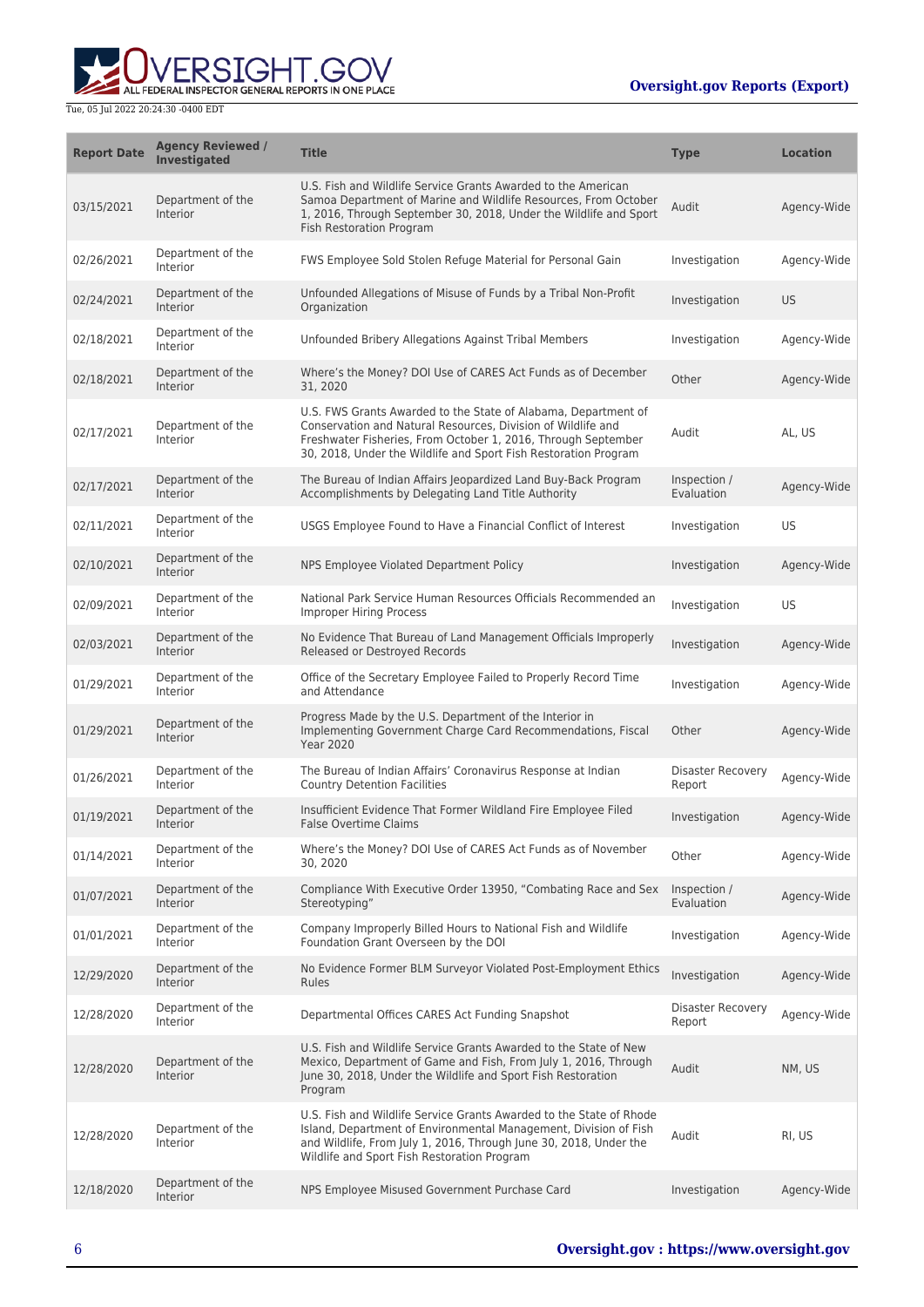

| <b>Report Date</b> | <b>Agency Reviewed /</b><br>Investigated | <b>Title</b>                                                                                                                                                                                                                       | <b>Type</b>                         | <b>Location</b> |
|--------------------|------------------------------------------|------------------------------------------------------------------------------------------------------------------------------------------------------------------------------------------------------------------------------------|-------------------------------------|-----------------|
| 12/18/2020         | Department of the<br>Interior            | Alleged Sex Assault on Minors by BIA Employee                                                                                                                                                                                      | Investigation                       | Agency-Wide     |
| 12/15/2020         | Department of the<br><b>Interior</b>     | Oil Producers Pay \$1.7 Million for Trespass on Federal Railroad<br>Right-of-Way in Colorado                                                                                                                                       | Investigation                       | Agency-Wide     |
| 12/15/2020         | Department of the<br>Interior            | U.S. Fish and Wildlife Service Grants Awarded to the<br>Commonwealth of Pennsylvania's Game Commission, From July 1,<br>2016, Through June 30, 2018, Under the Wildlife and Sport Fish<br>Restoration Program                      | Audit                               | PA, US          |
| 12/15/2020         | Department of the<br>Interior            | U.S. Fish and Wildlife Service Grants Awarded to the<br>Commonwealth of Virginia, Marine Resources Commission, From<br>July 1, 2017, Through June 30, 2019, Under the Wildlife and Sport<br>Fish Restoration Program               | Audit                               | VA, US          |
| 12/15/2020         | Department of the<br>Interior            | U.S. Fish and Wildlife Service Grants Awarded to the<br>Commonwealth of Massachusetts, Division of Marine Fisheries,<br>From July 1, 2017, Through June 30, 2019, Under the Wildlife and<br>Sport Fish Restoration Program         | Audit                               | MA, US          |
| 12/15/2020         | Department of the<br><b>Interior</b>     | Where's the Money? DOI Use of CARES Act Funds as of October 31,<br>2020                                                                                                                                                            | <b>Disaster Recovery</b><br>Report  | Agency-Wide     |
| 12/15/2020         | Department of the<br>Interior            | Verification Review - Recommendations From the Report Titled,<br>Recommendations for the Report Titled, Information Security<br>Weaknesses at a Core Data Center Could Expose Sensitive Data<br>(Report No. 2016-ITA-021)          | Other                               | Agency-Wide     |
| 12/10/2020         | Department of the<br>Interior            | Alleged Sexual Assault of a Bureau of Land Management Employee                                                                                                                                                                     | Investigation                       | Agency-Wide     |
| 12/08/2020         | Department of the<br>Interior            | BIE Employee Failed To Report Abuse                                                                                                                                                                                                | Investigation                       | Agency-Wide     |
| 12/04/2020         | Department of the<br>Interior            | NPS Superintendent Misused His Position                                                                                                                                                                                            | Investigation                       | Agency-Wide     |
| 11/24/2020         | Department of the<br>Interior            | NPS Contractor Pleaded Guilty to Wire Fraud                                                                                                                                                                                        | Investigation                       | Agency-Wide     |
| 11/23/2020         | Department of the<br>Interior            | October 2020 Semiannual Report to Congress                                                                                                                                                                                         | Semiannual<br>Report                | Agency-Wide     |
| 11/16/2020         | Department of the<br>Interior            | Independent Auditors' Report on the U.S. Department of the<br>Interior's Financial Statements for Fiscal Years 2020 and 2019                                                                                                       | Audit                               | Agency-Wide     |
| 11/16/2020         | Department of the<br><b>Interior</b>     | Independent Auditors' Reports on the Tribal and Other Trust Funds<br>and Individuals Indian Monies Trust Funds Statements for Fiscal<br>Years 2020 and 2019                                                                        | Audit                               | Agency-Wide     |
| 11/12/2020         | Department of the<br>Interior            | NPS Employee Misused Government-Owned Vehicle                                                                                                                                                                                      | Investigation                       | Agency-Wide     |
| 11/12/2020         | Department of the<br>Interior            | Inspector General's Statement Summarizing the Major Management<br>and Performance Challenges Facing the U.S. Department of the<br>Interior, FY 2020                                                                                | <b>Top Management</b><br>Challenges | Agency-Wide     |
| 11/06/2020         | Department of the<br>Interior            | Verification Review - Recommendations 1 - 15, 19, and 21 From the<br>Evaluation Report Titled Condition of Indian School Facilities (C-EV-<br>BIE-0023-2014)                                                                       | Review                              | Agency-Wide     |
| 11/06/2020         | Department of the<br>Interior            | U.S. Fish and Wildlife Service Grants Awarded to the<br>Commonwealth of Kentucky, Department of Fish and Wildlife<br>Resources, From July 1, 2017, Through June 30, 2019, Under the<br>Wildlife and Sport Fish Restoration Program | Audit                               | KY, US          |
| 11/06/2020         | Department of the<br>Interior            | The U.S. Department of the Interior Has Opportunities to Improve<br>Disaster Preparedness and Response                                                                                                                             | Audit                               | Agency-Wide     |
| 11/05/2020         | Department of the<br>Interior            | Verification Review - Recommendations for the Report,<br>Improvements Needed in the Bureau of Reclamation's Oversight of<br>Tribal Rural Water Projects (2016-WR-026)                                                              | Review                              | Agency-Wide     |
| 10/28/2020         | Department of the<br>Interior            | A Secretary of the Credit and Finance Office Defrauded the Oglala<br>Sioux Tribe                                                                                                                                                   | Investigation                       | Agency-Wide     |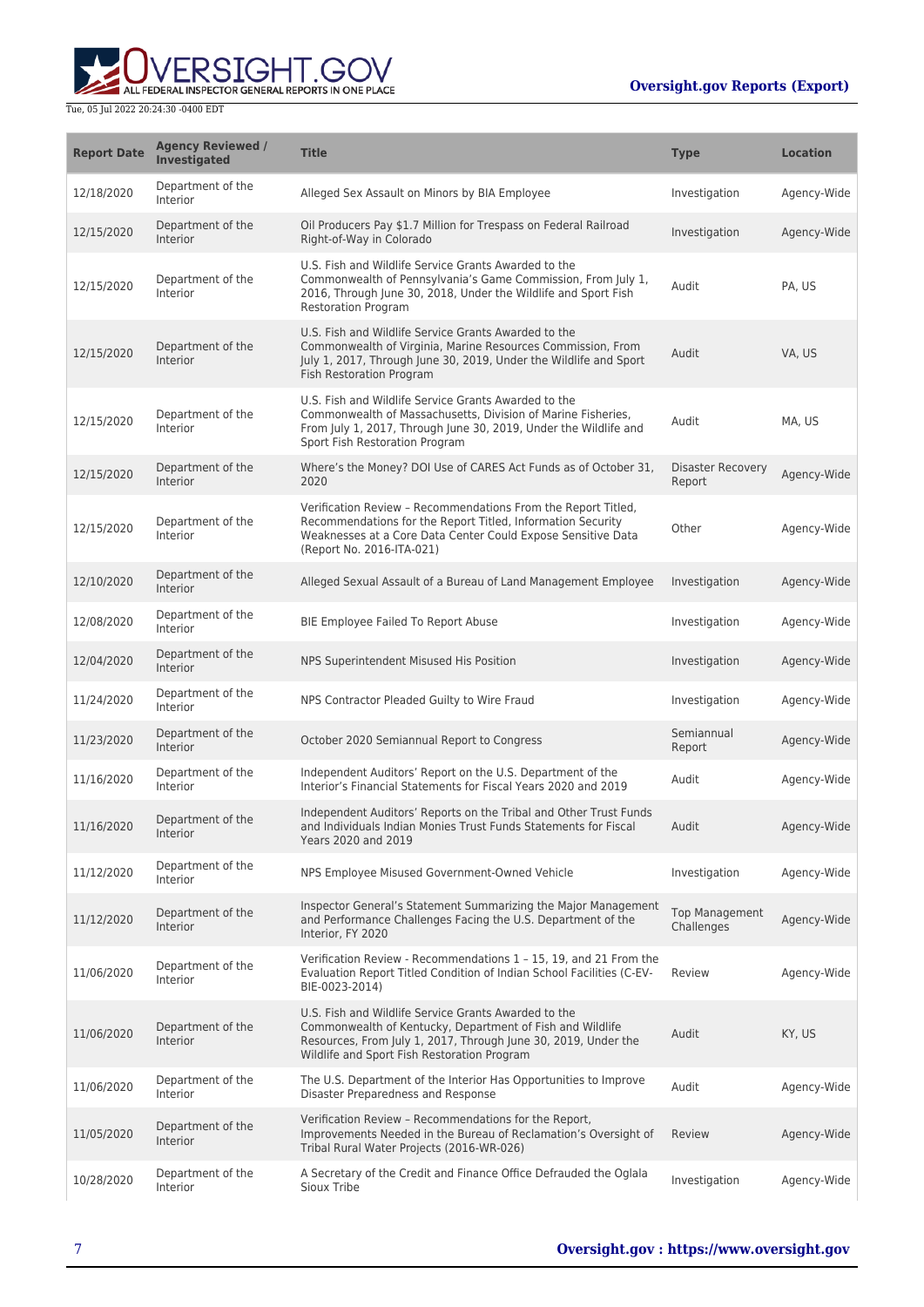

| <b>Report Date</b> | <b>Agency Reviewed /</b><br><b>Investigated</b> | <b>Title</b>                                                                                                                                                                                                                                            | <b>Type</b>                        | <b>Location</b> |
|--------------------|-------------------------------------------------|---------------------------------------------------------------------------------------------------------------------------------------------------------------------------------------------------------------------------------------------------------|------------------------------------|-----------------|
| 10/27/2020         | Department of the<br>Interior                   | Where's the Money? DOI Use of CARES Act Funds as of September<br>30.2020                                                                                                                                                                                | <b>Disaster Recovery</b><br>Report | Agency-Wide     |
| 10/26/2020         | Department of the<br>Interior                   | Alleged Reprisal by USGS Director                                                                                                                                                                                                                       | Investigation                      | Agency-Wide     |
| 10/22/2020         | Department of the<br><b>Interior</b>            | Recommendation for Identifying, Protecting, and Ensuring Proper<br>Handling of Tribal Data and Information                                                                                                                                              | Other                              | Agency-Wide     |
| 10/21/2020         | Department of the<br>Interior                   | Alleged Violations of Ethics Pledge by a Senior DOI Political<br>Employee                                                                                                                                                                               | Investigation                      | Agency-Wide     |
| 10/19/2020         | Department of the<br>Interior                   | Alleged Sexual Assault at Grand Canyon National Park                                                                                                                                                                                                    | Investigation                      | Agency-Wide     |
| 10/19/2020         | Department of the<br>Interior                   | Lessons Learned From Oversight of the Coastal Impact Assistance<br>Program Grants                                                                                                                                                                       | <b>Disaster Recovery</b><br>Report | Agency-Wide     |
| 10/15/2020         | Department of the<br>Interior                   | Coronavirus Aid, Relief, and Economic Security Act Funds Awarded<br>to the Republic of the Marshall Islands                                                                                                                                             | Audit                              | Agency-Wide     |
| 10/15/2020         | Department of the<br>Interior                   | Coronavirus Aid, Relief, and Economic Security Act Funds Awarded<br>to the Republic of Palau                                                                                                                                                            | Other                              | Agency-Wide     |
| 10/15/2020         | Department of the<br>Interior                   | Coronavirus Aid, Relief, and Economic Security Act Funds Awarded<br>to Guam                                                                                                                                                                             | Other                              | Agency-Wide     |
| 10/15/2020         | Department of the<br>Interior                   | Coronavirus Aid, Relief, and Economic Security Act Funds Awarded<br>to the Federated States of Micronesia                                                                                                                                               | Other                              | Agency-Wide     |
| 10/15/2020         | Department of the<br>Interior                   | Coronavirus Aid, Relief, and Economic Security Act Funds Awarded<br>to the Commonwealth of the Northern Mariana Islands                                                                                                                                 | Other                              | Agency-Wide     |
| 10/15/2020         | Department of the<br>Interior                   | Coronavirus Aid, Relief, and Economic Security Act Funds Awarded<br>to American Samoa                                                                                                                                                                   | Other                              | Agency-Wide     |
| 10/07/2020         | Department of the<br>Interior                   | Energy Company Underpaid Mineral Royalties to Indian Tribes                                                                                                                                                                                             | Investigation                      | Agency-Wide     |
| 09/30/2020         | Department of the<br>Interior                   | The Bureau of Land Management Montana/Dakotas State Office<br>Misused Oil and Gas Funds                                                                                                                                                                 | Inspection /<br>Evaluation         | Agency-Wide     |
| 09/30/2020         | Department of the<br>Interior                   | Oil and Gas Company Used Offshore Platform Decommissioning<br>Funds To Pay Other Expenses                                                                                                                                                               | Investigation                      | Agency-Wide     |
| 09/28/2020         | Department of the<br>Interior                   | Where's the Money? DOI Use of CARES Act Funds as of August 31,<br>2020                                                                                                                                                                                  | <b>Disaster Recovery</b><br>Report | US              |
| 09/23/2020         | Department of the<br>Interior                   | Recommendations for the Report Titled U.S. Department of the<br>Interior's Continuous Diagnostics and Mitigation Program Not Yet<br>Capable of Providing Complete Information for Enterprise Risk<br>Determinations (Report No. ISD-IN-MOA-0004-2014-I) | Review                             | Agency-Wide     |
| 09/23/2020         | Department of the<br>Interior                   | Recommendations for the Report Titled Stronger Internal Controls<br>Needed Over Indian Affairs Loan Guarantee Program (Report No.<br>2016-CR-036)                                                                                                       | Review                             | Agency-Wide     |
| 09/23/2020         | Department of the<br>Interior                   | Recommendations 1 - 3 and 6 - 8 From the Evaluation Report<br>Titled, The Bureau of Indian Education Is Not Ensuring That<br>Background Checks at Indian Education Facilities Are Complete<br>(Report No. 2017-WR-024)                                  | Review                             | Agency-Wide     |
| 09/23/2020         | Department of the<br>Interior                   | The National Park Service Did Not Oversee Its General Agreements                                                                                                                                                                                        | Audit                              | Agency-Wide     |
| 09/21/2020         | Department of the<br>Interior                   | Review of Recommendations for the Evaluation Report Titled<br>Bureau of Indian Affairs' Southern Ute Agency's Management of the<br>Southern Ute Indian Tribe's Energy Resources (CR-EV-<br>BIA-0011-2014)                                               | Review                             | Agency-Wide     |
| 09/21/2020         | Department of the<br>Interior                   | The U.S. Fish and Wildlife Service Needs To Improve Oversight of Its<br>Friends Program                                                                                                                                                                 | Audit                              | Agency-Wide     |
| 09/21/2020         | Department of the<br><b>Interior</b>            | The Bureau of Safety and Environmental Enforcement's Safety<br>Inspection Program COVID-19 Response                                                                                                                                                     | <b>Disaster Recovery</b><br>Report | Agency-Wide     |
| 09/17/2020         | Department of the<br>Interior                   | Alleged Misuse of Position by a Bureau of Land Management State<br>Director                                                                                                                                                                             | Investigation                      | Agency-Wide     |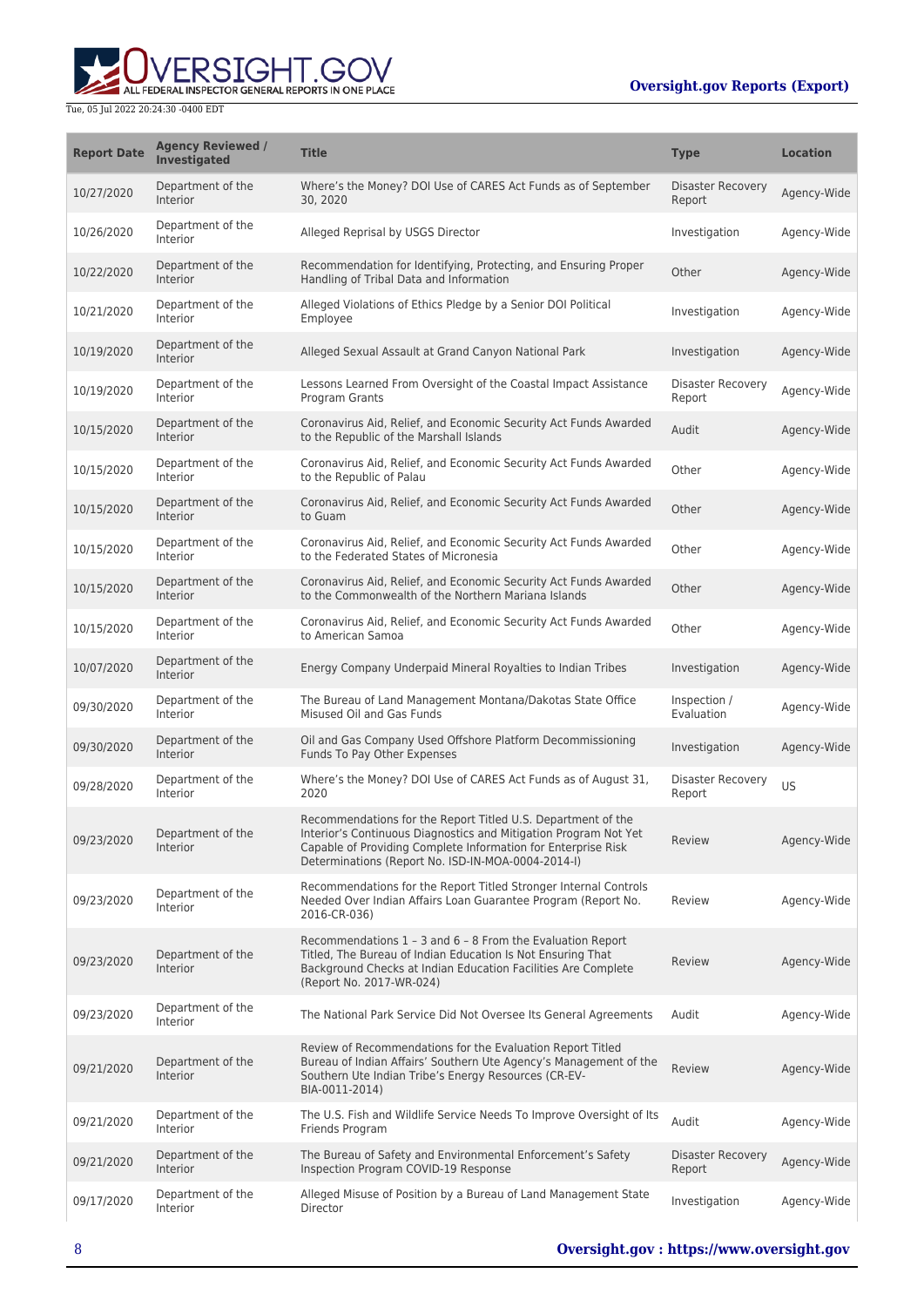

| <b>Report Date</b> | <b>Agency Reviewed /</b><br><b>Investigated</b> | <b>Title</b>                                                                                                                                                                                                                     | <b>Type</b>                 | <b>Location</b> |
|--------------------|-------------------------------------------------|----------------------------------------------------------------------------------------------------------------------------------------------------------------------------------------------------------------------------------|-----------------------------|-----------------|
| 09/17/2020         | Department of the<br>Interior                   | Alleged Misconduct by Senior Official                                                                                                                                                                                            | Investigation               | Agency-Wide     |
| 09/14/2020         | Department of the<br>Interior                   | Alleged Access of Child Pornography on U.S. Government Computer<br>by a BLM Employee                                                                                                                                             | Investigation               | Agency-Wide     |
| 09/14/2020         | Department of the<br>Interior                   | Evil Twins, Eavesdropping & Password Cracking: How OIG<br>Successfully Attacked DOI's Wireless Networks                                                                                                                          | Audit                       | Agency-Wide     |
| 09/03/2020         | Department of the<br>Interior                   | Bureau of Indian Affairs Funding Snapshot                                                                                                                                                                                        | Disaster Recovery<br>Report | Agency-Wide     |
| 09/01/2020         | Department of the<br>Interior                   | Building Management Employee Misused Charge Card and<br>Participated in Bid Rigging                                                                                                                                              | Investigation               | Agency-Wide     |
| 09/01/2020         | Department of the<br>Interior                   | Statements Made to Congress Regarding the Bureau of Land<br>Management's Office Relocation                                                                                                                                       | Investigation               | Agency-Wide     |
| 08/25/2020         | Department of the<br>Interior                   | U.S. Fish and Wildlife Service Grants Awarded to the State of<br>Kansas, Department of Wildlife, Parks and Tourism, From July 1,<br>2016, Through June 30, 2018, Under the Wildlife and Sport Fish<br><b>Restoration Program</b> | Audit                       | KS. US          |
| 08/25/2020         | Department of the<br>Interior                   | The U.S. Geological Survey and Quantum Spatial, Incorporated, Did<br>Not Always Comply With Federal Regulations, Policies, and Award<br>Terms for Task Order No. 140G0218F0251 and Contract No.<br>G16PC00016                    | Audit                       | Agency-Wide     |
| 08/25/2020         | Department of the<br>Interior                   | CARES Act Flash Report: Lessons Learned for Purchase Card Use                                                                                                                                                                    | Disaster Recovery<br>Report | Agency-Wide     |
| 08/17/2020         | Department of the<br>Interior                   | Where's the Money? DOI Use of CARES Act Funds as of July 31,<br>2020                                                                                                                                                             | Other                       | Agency-Wide     |
| 08/11/2020         | Department of the<br>Interior                   | No Evidence of Impropriety by an FWS Manager                                                                                                                                                                                     | Investigation               | Agency-Wide     |
| 08/11/2020         | Department of the<br>Interior                   | Alleged Interference in FOIA Litigation Process                                                                                                                                                                                  | Investigation               | Agency-Wide     |
| 08/07/2020         | Department of the<br>Interior                   | Federal Indian Minerals Office Employee Disclosed Confidential<br>Mineral Valuation Information Without Authorization                                                                                                            | Investigation               | Agency-Wide     |
| 08/05/2020         | Department of the<br>Interior                   | AS-IA Employee Misused Charge Card and Received Improper Cash<br>Payments                                                                                                                                                        | Investigation               | Agency-Wide     |
| 08/05/2020         | Department of the<br>Interior                   | NPS Managers Circumvented Contracting Regulations to Pay Over<br>\$1 Million to a Vendor Without Competition                                                                                                                     | Investigation               | Agency-Wide     |
| 08/03/2020         | Department of the<br>Interior                   | Former President of the Northern Cheyenne Tribe Stole Funds by<br><b>Forging False Travel Receipts</b>                                                                                                                           | Investigation               | Agency-Wide     |
| 08/03/2020         | Department of the<br>Interior                   | BIE Employees Misused Government Charge Cards                                                                                                                                                                                    | Investigation               | Agency-Wide     |
| 07/31/2020         | Department of the<br>Interior                   | CARES Act Funds for DOI's Wildland Fire Management Program as<br>of June 19, 2020                                                                                                                                                | Disaster Recovery<br>Report | Agency-Wide     |
| 07/30/2020         | Department of the<br>Interior                   | No Evidence of Preferential Treatment by Non-Profit Executive<br>Director                                                                                                                                                        | Investigation               | Agency-Wide     |
| 07/30/2020         | Department of the<br>Interior                   | U.S. Fish and Wildlife Service Grants Awarded to the State of<br>Alabama, Department of Conservation and Natural Resources,<br>Marine Resources Division, From October 1, 2016, Through<br>September 30, 2018                    | Audit                       | AL, US          |
| 07/30/2020         | Department of the<br>Interior                   | U.S. Fish and Wildlife Service Grants Awarded to the<br>Commonwealth of Pennsylvania, Fish and Boat Commission, From<br>July 1, 2016, Through June 30, 2018, Under the Wildlife and Sport<br>Fish Restoration Program            | Audit                       | PA, US          |
| 07/30/2020         | Department of the<br>Interior                   | U.S. Fish and Wildlife Service Wildlife and Sport Fish Restoration<br>Program Grants Awarded to the State of West Virginia, Division of<br>Natural Resources, From July 1, 2016, Through June 30, 2018                           | Audit                       | WV, US          |
| 07/29/2020         | Department of the<br>Interior                   | Tribal Firefighters Convicted of Arson                                                                                                                                                                                           | Investigation               | Agency-Wide     |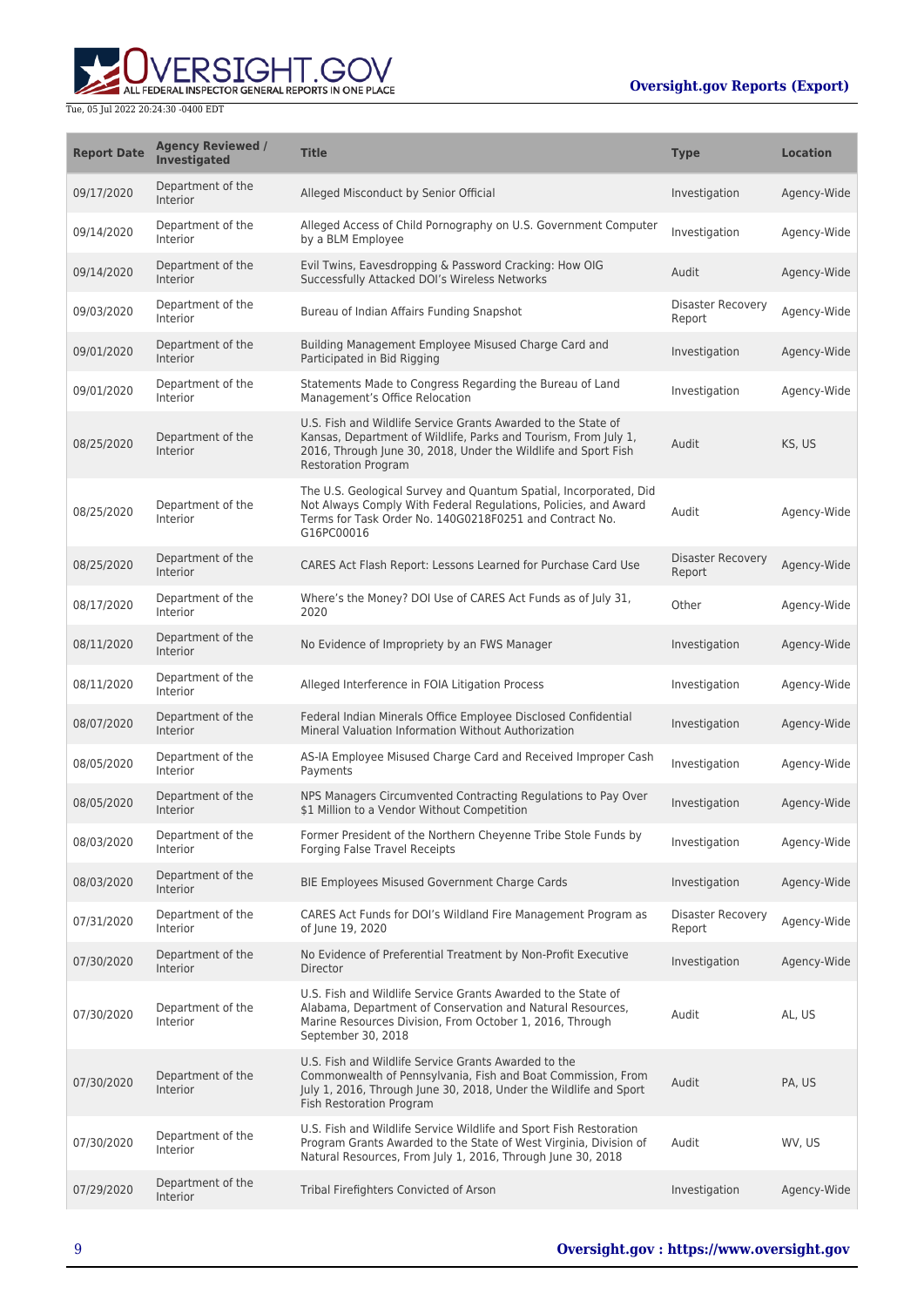## **Oversight.gov Reports (Export)**



| <b>Report Date</b> | <b>Agency Reviewed /</b><br><b>Investigated</b> | <b>Title</b>                                                                                                                                                       | <b>Type</b>                        | <b>Location</b> |
|--------------------|-------------------------------------------------|--------------------------------------------------------------------------------------------------------------------------------------------------------------------|------------------------------------|-----------------|
| 07/29/2020         | Department of the<br>Interior                   | BOR Employee Diverted Water From Federal Canal to Private Ranch                                                                                                    | Investigation                      | Agency-Wide     |
| 07/28/2020         | Department of the<br><b>Interior</b>            | Where's the Money? DOI Use of CARES Act Funds as of June 30,<br>2020                                                                                               | Disaster Recovery<br>Report        | Agency-Wide     |
| 07/17/2020         | Department of the<br>Interior                   | Alleged Conflict of Interest by Bureau of Indian Affairs Official                                                                                                  | Investigation                      | Agency-Wide     |
| 07/17/2020         | Department of the<br>Interior                   | Alleged Misuse of Government Charge Cards in the BLM's Wild<br>Horse and Burro Program                                                                             | Investigation                      | Agency-Wide     |
| 07/16/2020         | Department of the<br>Interior                   | Recommendation for Reconsideration of Scope of Bureau of Indian<br><b>Affairs Fee Retention Authority</b>                                                          | Inspection /<br>Evaluation         | Agency-Wide     |
| 07/15/2020         | Department of the<br><b>Interior</b>            | USGS Contractors Did Not Conspire To Manipulate Bidding Process                                                                                                    | Investigation                      | Agency-Wide     |
| 07/15/2020         | Department of the<br>Interior                   | U.S. Department of the Interior's Compliance With the Improper<br>Payments Elimination and Recovery Act of 2010 in Its Fiscal Year<br>2019 Agency Financial Report | Inspection /<br>Evaluation         | Agency-Wide     |
| 07/14/2020         | Department of the<br><b>Interior</b>            | Alleged Reprisal by an Office of Public Safety, Resources Protection,<br>and Emergency Services Official                                                           | Investigation                      | Agency-Wide     |
| 07/14/2020         | Department of the<br>Interior                   | Bureau of Indian Education Snapshot                                                                                                                                | Disaster Recovery<br>Report        | Agency-Wide     |
| 07/06/2020         | Department of the<br><b>Interior</b>            | Management Advisory - Issues Identified With Wildlife Restoration<br>Subawards to the University of Tennessee, National Bobwhite<br>Conservation Initiative        | Other                              | Agency-Wide     |
| 07/06/2020         | Department of the<br>Interior                   | Management Advisory - Recommendations for Reimbursing<br>Contractors' Paid Leave Under the Coronavirus Aid, Relief, and<br>Economic Security (CARES) Act           | Disaster Recovery<br>Report        | Agency-Wide     |
| 06/25/2020         | Department of the<br><b>Interior</b>            | The National Park Service's Coronavirus Response Operating Plans                                                                                                   | Disaster Recovery<br>Report        | Agency-Wide     |
| 06/25/2020         | Department of the<br>Interior                   | Lessons Learned for Indian Country                                                                                                                                 | Disaster Recovery<br>Report        | Agency-Wide     |
| 06/25/2020         | Department of the<br>Interior                   | The Office of Insular Affairs Took Appropriate Action With CARES Act<br>Funds                                                                                      | <b>Disaster Recovery</b><br>Report | Agency-Wide     |
| 06/24/2020         | Department of the<br>Interior                   | Alleged Improper Dismissal of Criminal Citations, U.S. Park Police                                                                                                 | Investigation                      | US              |
| 06/15/2020         | Department of the<br>Interior                   | Where's the Money? DOI Use of CARES Act Funds as of May 31,<br>2020                                                                                                | Disaster Recovery<br>Report        | Agency-Wide     |
| 06/12/2020         | Department of the<br>Interior                   | Alleged Ethics Violations by a Senior DOI Political Employee                                                                                                       | Investigation                      | Agency-Wide     |
| 06/02/2020         | Department of the<br><b>Interior</b>            | Alleged Smuggling of Contraband by a National Park Employee                                                                                                        | Investigation                      | Agency-Wide     |
| 05/29/2020         | Department of the<br>Interior                   | Investigation Into Alleged Ethics Misconduct by the Assistant<br>Secretary for Insular and International Affairs                                                   | Investigation                      | Agency-Wide     |
| 05/28/2020         | Department of the<br>Interior                   | Opportunity To Examine Email Access at the National Indian<br><b>Gaming Commission</b>                                                                             | Investigation                      | Agency-Wide     |
| 05/27/2020         | Department of the<br>Interior                   | No Evidence a Bureau of Reclamation Contracting Official Violated<br><b>Procurement Regulations</b>                                                                | Investigation                      | Agency-Wide     |
| 05/27/2020         | Department of the<br>Interior                   | Allegations of Improper Access to Employee Emails by a National<br>Indian Gaming Commission Official                                                               | Investigation                      | Agency-Wide     |
| 05/26/2020         | Department of the<br>Interior                   | April 2020 Semmiannual Report to Congress                                                                                                                          | Semiannual<br>Report               | Agency-Wide     |
| 05/21/2020         | Department of the<br>Interior                   | OSMRE Forester Violated Ethics Regulations by Endorsing Private<br>Entity                                                                                          | Investigation                      | Agency-Wide     |
| 05/20/2020         | Department of the<br>Interior                   | Lessons Learned for CARES Act Awards                                                                                                                               | Disaster Recovery<br>Report        | Agency-Wide     |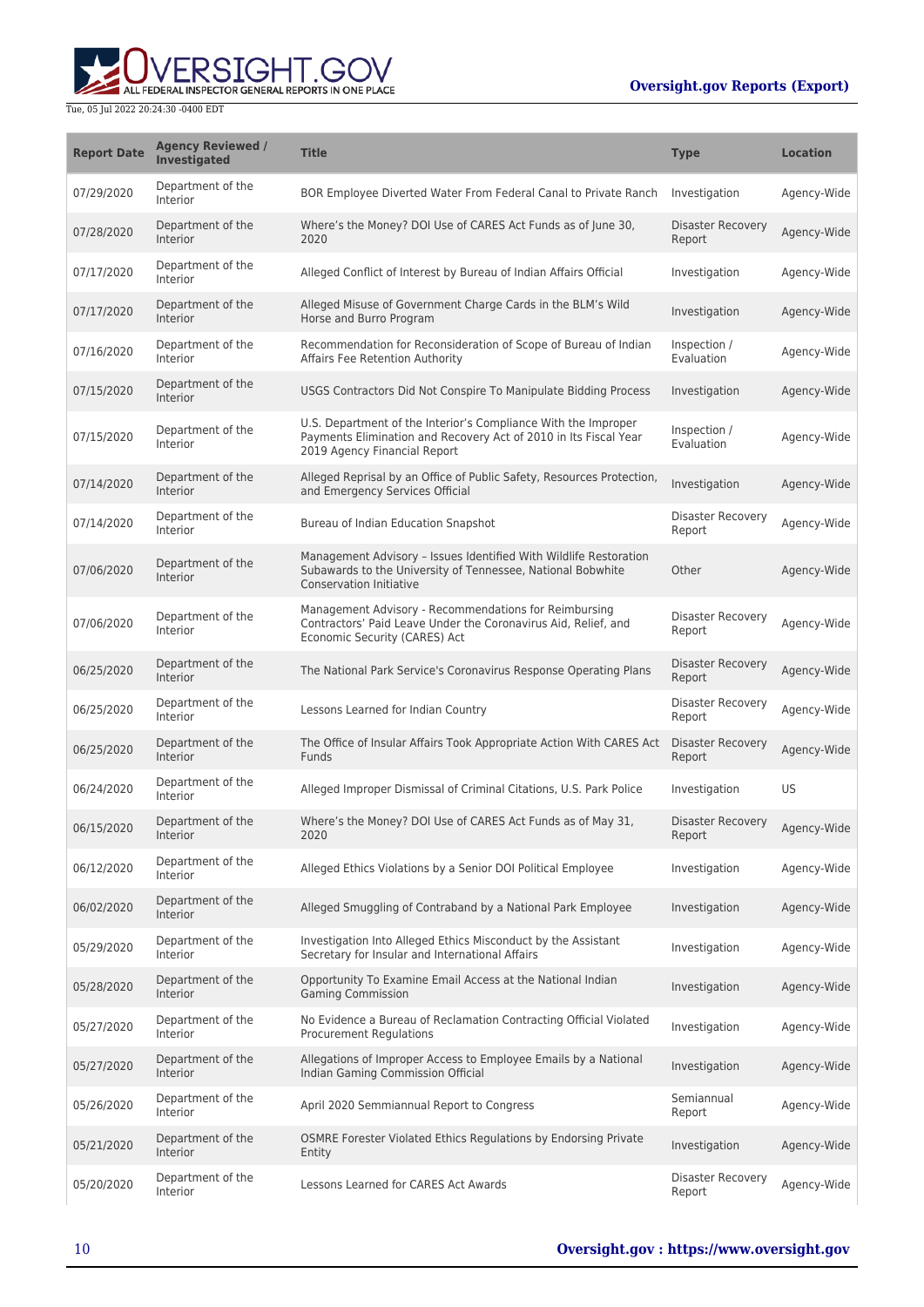## **WERSIGHT.GOV**

| <b>Report Date</b> | <b>Agency Reviewed /</b><br><b>Investigated</b> | <b>Title</b>                                                                                                                                                                                                                                                           | <b>Type</b>                 | <b>Location</b> |
|--------------------|-------------------------------------------------|------------------------------------------------------------------------------------------------------------------------------------------------------------------------------------------------------------------------------------------------------------------------|-----------------------------|-----------------|
| 05/13/2020         | Department of the<br>Interior                   | DOI OIG CARES Act Oversight Plan                                                                                                                                                                                                                                       | Disaster Recovery<br>Report | Agency-Wide     |
| 05/11/2020         | Department of the<br>Interior                   | Refuge Volunteers Misused Government Housing at Ding Darling<br>National Wildlife Refuge                                                                                                                                                                               | Investigation               | Agency-Wide     |
| 05/06/2020         | Department of the<br><b>Interior</b>            | IBC Mistakenly Paid More Than \$300,000 to the Wrong Entity                                                                                                                                                                                                            | Investigation               | Agency-Wide     |
| 05/06/2020         | Department of the<br>Interior                   | U.S. Department of the Interior Followed Office of Management and<br>Budget Guidance for Shutdown Plans During 2018 - 2019 Lapse in<br>Appropriations                                                                                                                  | Inspection /<br>Evaluation  | Agency-Wide     |
| 05/05/2020         | Department of the<br><b>Interior</b>            | Allegations of Unpaid Royalties Determined To Be a Reporting Error                                                                                                                                                                                                     | Investigation               | Agency-Wide     |
| 05/05/2020         | Department of the<br>Interior                   | FWS Administrative Assistant Misused Government Purchase Card                                                                                                                                                                                                          | Investigation               | Agency-Wide     |
| 05/05/2020         | Department of the<br>Interior                   | Where's the Money? DOI Use of CARES Act Funds, As of April 28,<br>2020                                                                                                                                                                                                 | Other                       | Agency-Wide     |
| 05/04/2020         | Department of the<br>Interior                   | Athletic Program Officials Allegedly Misappropriated or Embezzled<br><b>Federal Funds at Tribal School</b>                                                                                                                                                             | Investigation               | Agency-Wide     |
| 05/04/2020         | Department of the<br>Interior                   | Investigation of Alleged Ethics Violation by Senior DOI Employee                                                                                                                                                                                                       | Investigation               | <b>US</b>       |
| 05/04/2020         | Department of the<br>Interior                   | Independent Auditors' Biennial Report on the Audit of Expenditures<br>and Obligations Used by the Secretary of the Interior in the<br>Administration of the Wildlife and Sport Fish Restoration Programs<br>Improvement Act of 2000 for Fiscal Years 2017 Through 2018 | Audit                       | US              |
| 05/01/2020         | Department of the<br>Interior                   | Government Contractor Sentenced to 57 Months in Prison for \$3.7<br>Million Procurement Fraud Scheme                                                                                                                                                                   | Investigation               | Agency-Wide     |
| 05/01/2020         | Department of the<br>Interior                   | Mining Company Removed Coal From Unleased Land                                                                                                                                                                                                                         | Investigation               | Agency-Wide     |
| 04/23/2020         | Department of the<br>Interior                   | Unfounded Allegations of Improper Valuing and Underpaid Royalties<br>by a Utility Company                                                                                                                                                                              | Investigation               | Agency-Wide     |
| 04/21/2020         | Department of the<br>Interior                   | Suspected Illegal Gas Flaring in North Dakota                                                                                                                                                                                                                          | Investigation               | Agency-Wide     |
| 04/21/2020         | Department of the<br>Interior                   | Unsubstantiated Allegations of Royalty Fraud                                                                                                                                                                                                                           | Investigation               | Agency-Wide     |
| 04/21/2020         | Department of the<br>Interior                   | NPS Contractor Violated the Federal Acquisition Regulation                                                                                                                                                                                                             | Investigation               | Agency-Wide     |
| 04/17/2020         | Department of the<br>Interior                   | Alleged Oil Theft Referred to BLM for Enforcement                                                                                                                                                                                                                      | Investigation               | Agency-Wide     |
| 04/17/2020         | Department of the<br>Interior                   | Alleged Bribery of a BLM Field Inspector                                                                                                                                                                                                                               | Investigation               | Agency-Wide     |
| 04/16/2020         | Department of the<br>Interior                   | OIG Referred Allegations to ONRR for Possible Enforcement Action                                                                                                                                                                                                       | Investigation               | Agency-Wide     |
| 04/15/2020         | Department of the<br>Interior                   | Oil and Gas Production Company Failed to Properly Report Oil and<br><b>Gas Production</b>                                                                                                                                                                              | Investigation               | Agency-Wide     |
| 04/13/2020         | Department of the<br><b>Interior</b>            | BIA Seasonal Firefighter Sexually Harassed and Inappropriately<br>Touched BIA Employee                                                                                                                                                                                 | Investigation               | Agency-Wide     |
| 04/13/2020         | Department of the<br>Interior                   | Management Advisory - Issues Identified with State Land<br>Reconciliation for WSFR Program Grants                                                                                                                                                                      | Other                       | US              |
| 03/31/2020         | Department of the<br>Interior                   | Verification Review - Recommendations 2 and 4 for the<br>Management Advisory Titled The Bureau of Land Management's<br>Wild Horse and Burro Program Is Not Maximizing Efficiencies or<br>Complying With Federal Regulations (2016-WR-027)                              | Review                      | US              |
| 03/31/2020         | Department of the<br>Interior                   | U.S. Fish and Wildlife Service Wildlife and Sport Fish Restoration<br>Program Grants Awarded to the State of Colorado, Colorado Parks<br>and Wildlife, From July 1, 2016, Through June 30, 2018                                                                        | Audit                       | CO, US          |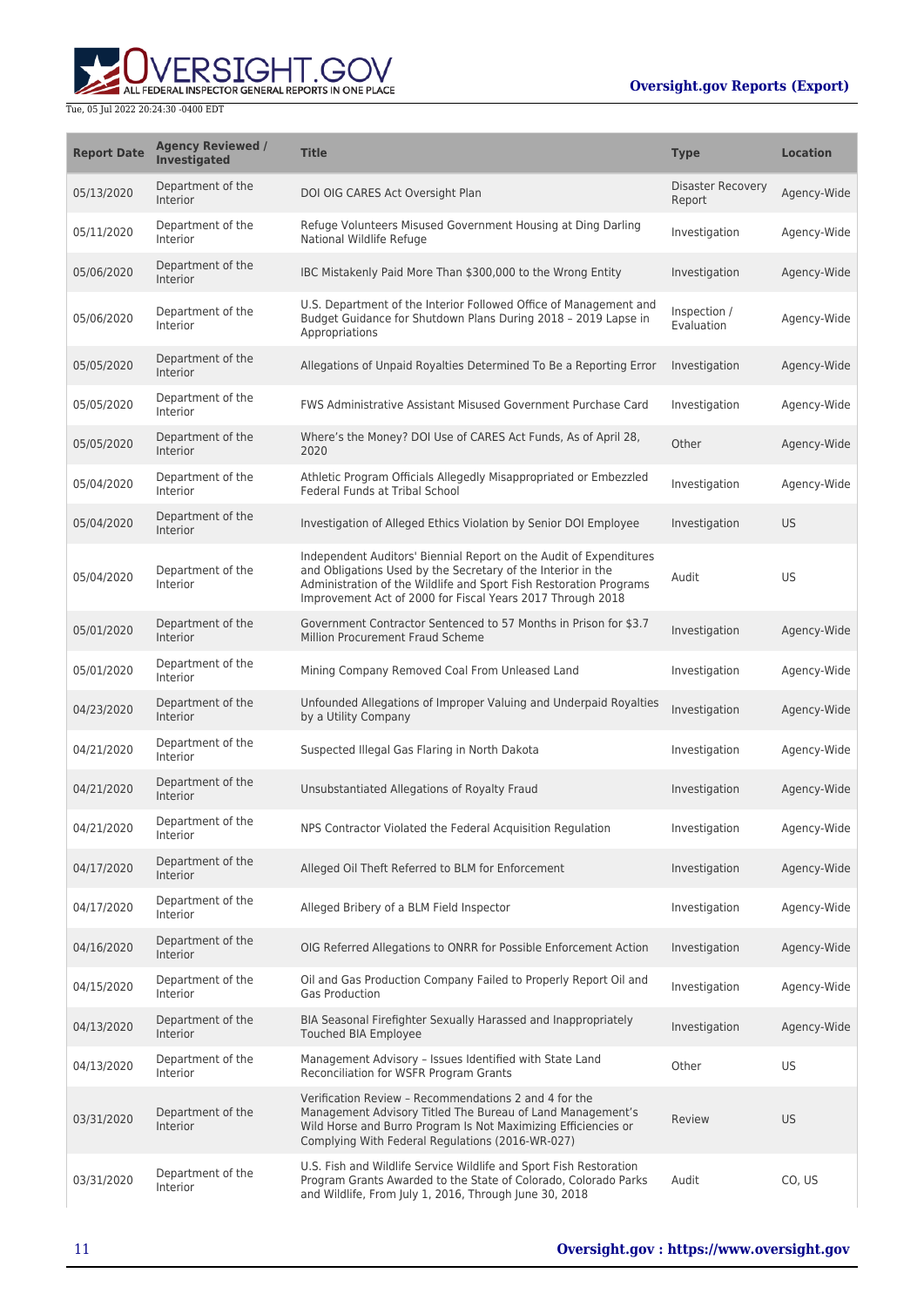

ш

| <b>Report Date</b> | <b>Agency Reviewed /</b><br><b>Investigated</b> | <b>Title</b>                                                                                                                                                                                         | <b>Type</b>                  | <b>Location</b> |
|--------------------|-------------------------------------------------|------------------------------------------------------------------------------------------------------------------------------------------------------------------------------------------------------|------------------------------|-----------------|
| 03/31/2020         | Department of the<br><b>Interior</b>            | Risk Assessment of the U.S. Department of the Interior's Grant<br><b>Closeout Process</b>                                                                                                            | Other                        | Agency-Wide     |
| 03/31/2020         | Department of the<br>Interior                   | Risk Assessment of the U.S. Department of the Interior's Grant<br><b>Closeout Process</b>                                                                                                            | Other                        | Agency-Wide     |
| 03/26/2020         | Department of the<br>Interior                   | Corporation Falsified Results of Required Test                                                                                                                                                       | Investigation                | LA, US          |
| 03/23/2020         | Department of the<br>Interior                   | U.S. Fish and Wildlife Service Wildlife and Sport Fish Restoration<br>Program Grants Awarded to the State of Minnesota, Department of<br>Natural Resources, From July 1, 2016, Through June 30, 2018 | Audit                        | MN, US          |
| 03/05/2020         | Department of the<br>Interior                   | NPS Supervisor Convicted of Embezzling Park Fee Funds at<br><b>Mammoth Cave National Park</b>                                                                                                        | Investigation                | US              |
| 02/21/2020         | Department of the<br>Interior                   | Oglala Sioux Tribe Member Fraudulently Obtained BIA General<br><b>Assistance Funds</b>                                                                                                               | Investigation                | SD, US          |
| 02/20/2020         | Department of the<br><b>Interior</b>            | Woman Stole Oil and Gas Royalty Income from Her Family Members                                                                                                                                       | Investigation                | <b>US</b>       |
| 02/13/2020         | Department of the<br>Interior                   | FWS Pilots Used FWS Hangar to Store and Maintain Personal Planes                                                                                                                                     | Investigation                | AK, US          |
| 02/05/2020         | Department of the<br>Interior                   | The Office of the Special Trustee for American Indians' Contract No.<br>A14D7018C0001 for Trust Accounting Services                                                                                  | Inspection /<br>Evaluation   | Agency-Wide     |
| 02/05/2020         | Department of the<br>Interior                   | U.S. Fish and Wildlife Service Wildlife and Sport Fish Restoration<br>Program Grants Awarded to the State of Montana Fish, Wildlife, and<br>Parks, From July 1, 2015, Through June 30, 2017          | Audit                        | MT, US          |
| 02/05/2020         | Department of the<br>Interior                   | Big Bend National Park Mismanaged More Than \$250,000 in<br><b>Equipment Purchases</b>                                                                                                               | Inspection /<br>Evaluation   | US              |
| 02/04/2020         | Department of the<br>Interior                   | Coercion and Sexual Abuse by a U.S. Fish and Wildlife Service<br>Official in Oregon                                                                                                                  | Investigation                | US              |
| 01/31/2020         | Department of the<br>Interior                   | Progress Made by the U.S. Department of the Interior in<br>Implementing Government Charge Card Recommendations                                                                                       | Other                        | Agency-Wide     |
| 12/17/2019         | Department of the<br>Interior                   | U.S. Fish and Wildlife Service Wildlife and Sport Fish Restoration<br>Program Grants Awarded to the State of Oregon, Department of<br>Fish and Wildlife, From July 1, 2015, Through June 30, 2017    | Audit                        | OR, US          |
| 12/17/2019         | Department of the<br>Interior                   | Weaknesses in the Office of the Special Trustee for American<br>Indian's Death Record Process Threaten Fiduciary Responsibilities                                                                    | Inspection /<br>Evaluation   | US              |
| 12/17/2019         | Department of the<br>Interior                   | The National Park Service Needs to Improve Oversight of<br>Residential Environmental Learning Centers                                                                                                | Audit                        | Agency-Wide     |
| 12/17/2019         | Department of the<br>Interior                   | Office of Navajo and Hopi Indian Relocation Background and<br><b>Functions Overview</b>                                                                                                              | Other                        | US              |
| 12/13/2019         | Department of the<br>Interior                   | Negligent Workers Who Triggered Fatal Explosion in Gulf of Mexico<br>Sentenced To Probation and Fines                                                                                                | Investigation                | US              |
| 12/10/2019         | Department of the<br>Interior                   | Investigative Report of Alleged Ethics Violations by the Assistant<br>Secretary for Insular and International Affairs                                                                                | Investigation                | <b>US</b>       |
| 12/10/2019         | Department of the<br>Interior                   | Investigative Report of Alleged Improper Influence by the Secretary<br>of the Interior in the FWS' Scientific Process                                                                                | Investigation                | US              |
| 12/09/2019         | Department of the<br>Interior                   | The Bureau of Land Management's Procedures for Addressing<br>Forced-Pooling Requests and Mineral Trespass                                                                                            | Other                        | Agency-Wide     |
| 12/09/2019         | Department of the<br>Interior                   | Gas Marketing Company Conspired to Defraud Oil and Gas<br>Companies on Leased Land                                                                                                                   | Investigation                | US              |
| 11/25/2019         | Department of the<br>Interior                   | Inappropriate Use of a Government Computer                                                                                                                                                           | Investigation                | Agency-Wide     |
| 11/25/2019         | Department of the<br>Interior                   | October 2019 Semiannual Report to Congress                                                                                                                                                           | Semiannual<br>Report         | Agency-Wide     |
| 11/15/2019         | Department of the<br><b>Interior</b>            | Inspector General's Statement Summarizing the Major Management<br>and Performance Challenges Facing the U.S. Department of the<br>Interior, FY 2019                                                  | Top Management<br>Challenges | Agency-Wide     |